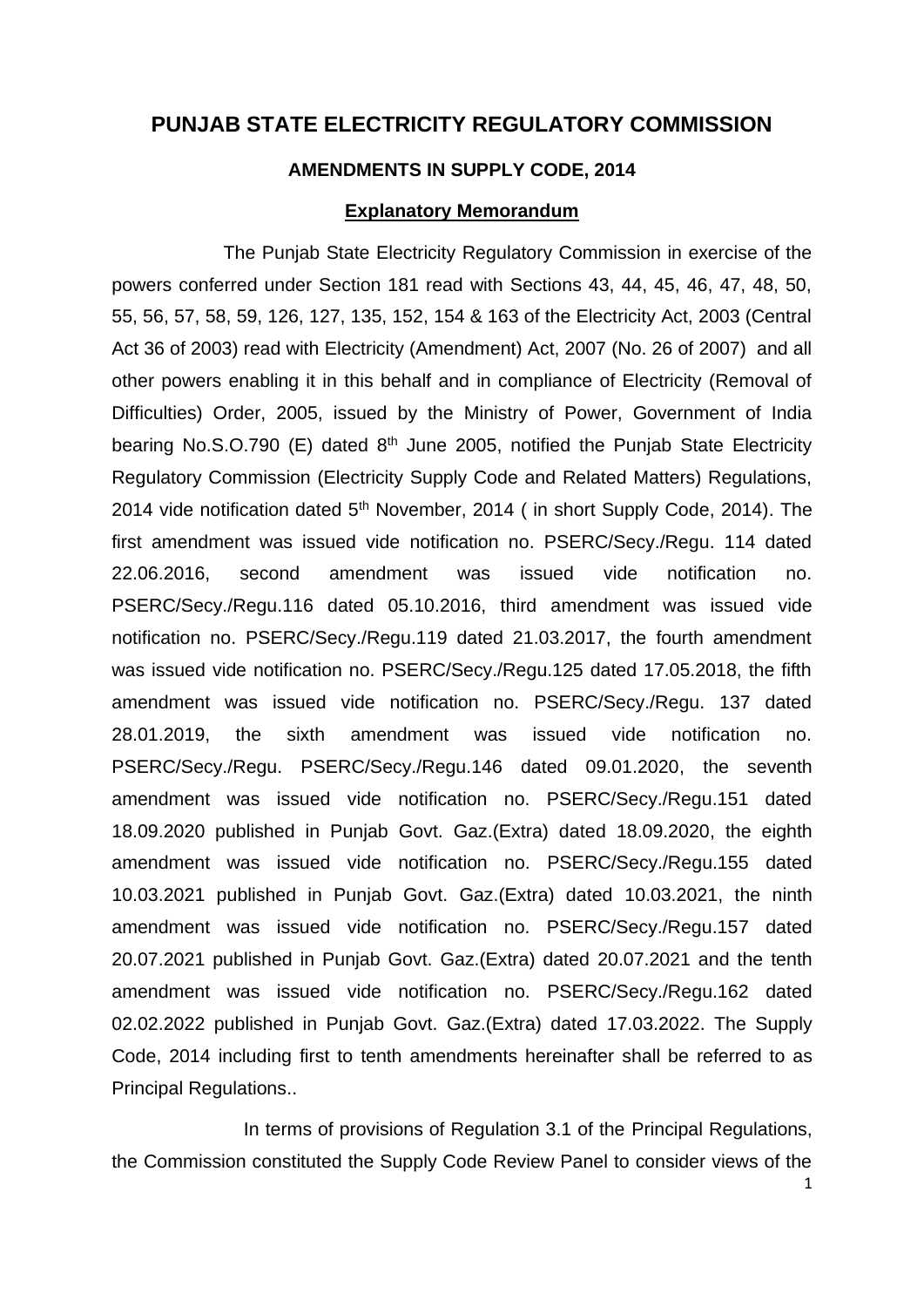licensee(s), consumers and other stakeholders regarding implementation of the Supply Code and to recommend amendments in the Supply Code, wherever required. Government of India notified Electricity (Rights of Consumers) Rules, 2020 vide notification G.S.R. 818(E) dated 31.12.2020. Section 181 of the Electricity Act, 2003 empowers the Commission to make regulations consistent with the Act and the Rules to carry out the provisions of the Act. Accordingly the draft amendments which are required to align the Supply Code, 2014 in line with Electricity (Rights of Consumers) Rules, 2020 were circulated amongst the members of the Review panel. Some proposals were also received from PSPCL. These were discussed in the Review Panel meetings held on 08.03.2022 and 26.04.2022. The Review Panel recommended various amendments in Supply Code, 2014 to the Commission. After examination of the recommendations of the Review Panel and provisions of Electricity (Right of Consumers) Rules, 2020, the Commission now intends to amend various provisions of the Principal Regulations.. The gist of the amendments proposed is as under;

- 1. The consumers/applicants shall have the option to apply for new connection or change in load/demand either in electronic form such as online through web portal or physically in hard copy form.
- 2. Ther distribution licensee shall provide application tracking system to monitor the status of processing of application.
- 3. The applicant for load/demand upto 50 kW/kVA, shall submit application along with all applicable charges and no separate demand notice shall be issued. The timelines for release of connection shall start from the date of submission of application complete in all respect.
- 4. For individual consumers, only identity proof and ownership/occupancy of premises proof shall be required for registration of application.
- 5. Where no augmentation, erection and extension of distribution main etc is required, the connection shall be relesaed within Seven (7) working days in case of DS/NRS category consumers and Fifteen (15) working days for other than DS/NRS consumers from the date of submission of application complete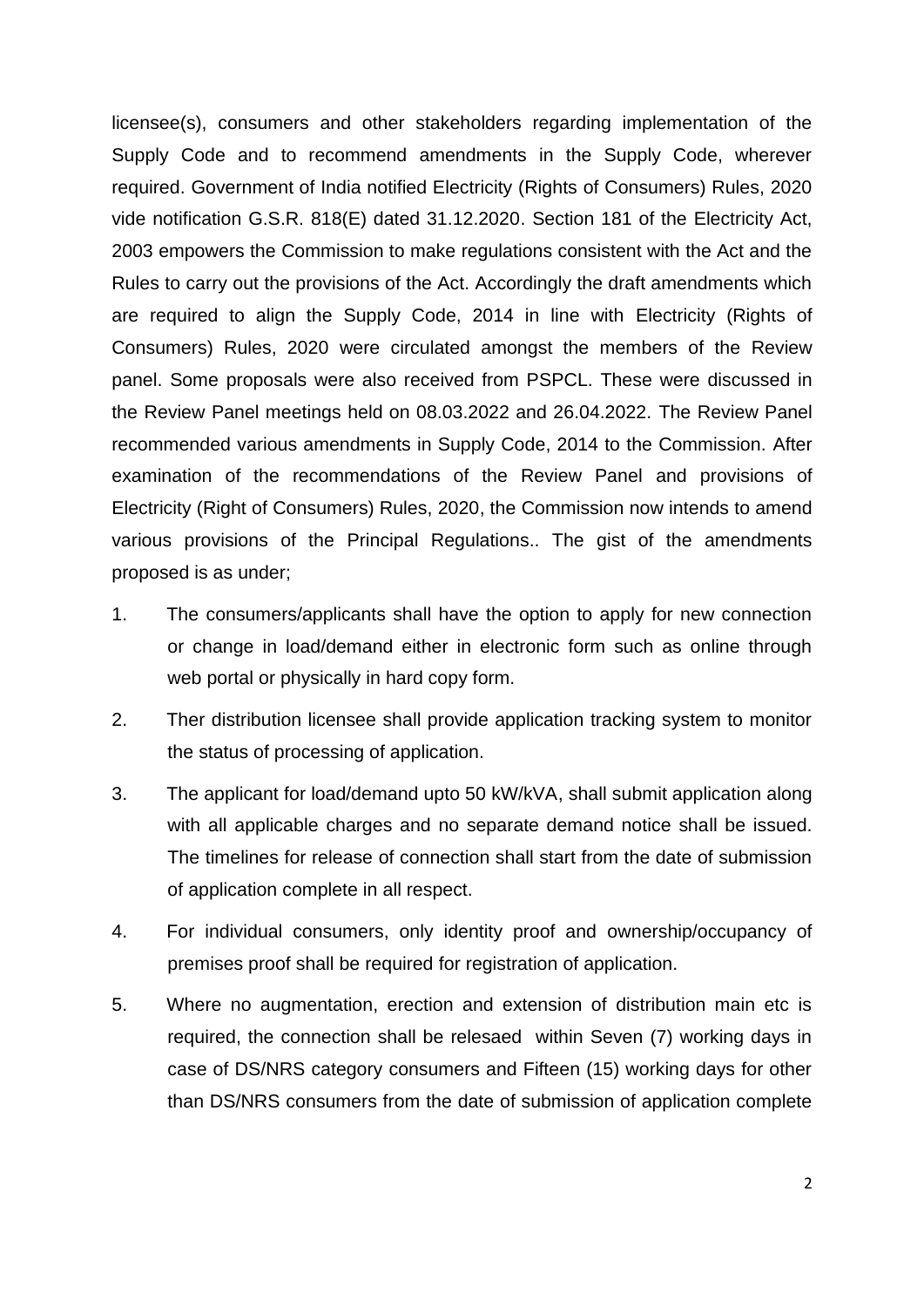in all respects or from the date of compliance of the Demand Notice, as the case may be.

- 6. The distribution licensee shall release all connections through smart meters with pre-payment facility. The existing meters shall be replaced with smart meters with pre-payment facility as per the timelines prescribed by the Central Government.
- 7. A consumer can request the distribution licensee to test the meter if he doubts its accuracy and no test fee shall be charged from the consumer at this stage. In case meter is found to be correct then testing fee shall be recovered through bill.
- 8. If a consumer disputes the results of testing, the meter shall be tested at a third party testing facility selected by the consumer from the list of third party testing agencies approved by the Commission. If it is successfully established that the results of this test are contrary to the results of the test performed by the distribution licensee, then the cost of undertaking such test shall be borne by the distribution licensee. However, in case it is established that the results of this test are same as the results of the test performed by the distribution licensee, then the cost of undertaking such test shall be borne by the Consumer.
- 9. It shall be the responsibility of the owner/occupant of a premises to get a special reading done by the distribution licensee at the time of change of occupancy or on the premises falling vacant. The distribution licensee shall arrange a special reading and deliver the final bill, including all arrears till the date of billing, within 7 days of the meter reading. On receipt of final payment from the consumer, the distribution licensee shall issue a No-Dues certificate to the consumer within 7 days.
- 10. Where a distribution licensee has disconnected supply of electricity to any premises in consequence of a default on the part of the consumer and if the consumer seeks reconnection within 6 months from the date of disconnection then the distribution licensee shall resume supply of electricity (other than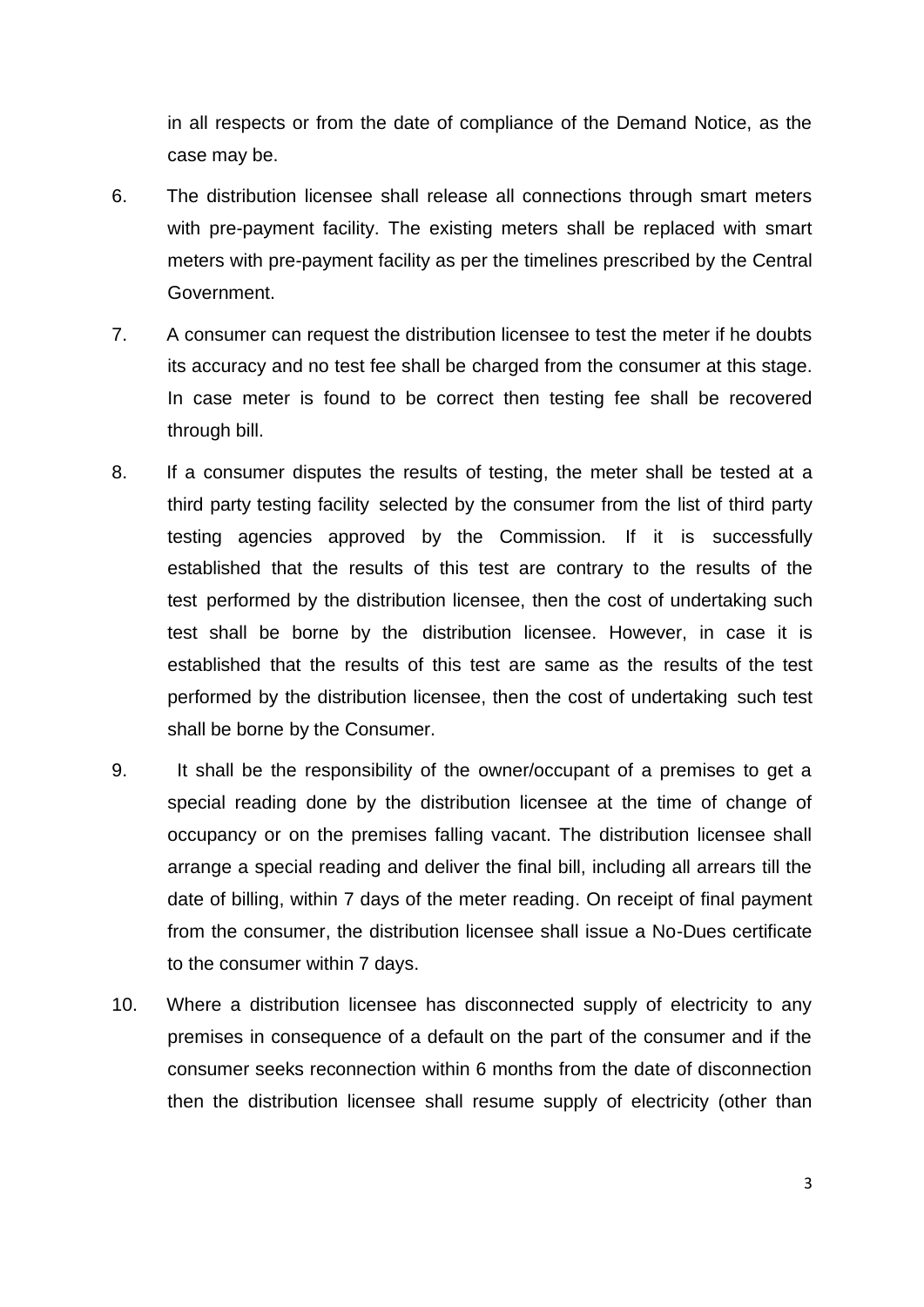theft cases) within six working hours from the time the consumer makes the payment.

- 11. For providing common services like new connection, disconnection, reconnection, shifting of connection, change in name and particulars, load change, replacement of meter, no supply, the distribution licensee shall establish a centralised 24x7 toll-free call centre.
- 12. The distribution licensees shall endeavour to provide all services through a common Customer Relation Manager (CRM) System to get a unified view of all the services requested, attended and pending, at the backend for better monitoring and analytics.
- 13. Any consumer aggrieved by the non-redressal of his/her grievance by the distribution licensee may himself/herself or through his/her authorized representative, approach the Appropriate Forum established by the distribution licensee as per PSERC (Forum and Ombudsman) Regulations, 2016 in writing for the redressal of his/her grievance.
- 14. In the event of failure to meet the Standards of Performance specified in Annexure-1 of the Supply Code, the distribution licensee shall be liable to pay compensation to the affected consumers. The consumers shall be compensated authomatically for those parameters which can be monitored remotely, as may be decided by the Commission.
- 15. The distribution licensee shall be required to ensure reliability of supply on the basis of number and duration of interruptions.
- 16. The distribution licensee shall replace the defective/burnt/stolen meter within 24 hous in urban areas and 72 hours in rural areas. However supply shall be restored immediately even by bypassing the meter.
- 17. To bring clearlty in assessment of charges (Unauthorised Use of Electricity) where electricity is being used by a consumer for the purpose other than for which the usage of electricity was authorized or for the premises or the areas other than those for which the supply of electricity was authorized, the relevant regulation has been reworded with explanation.